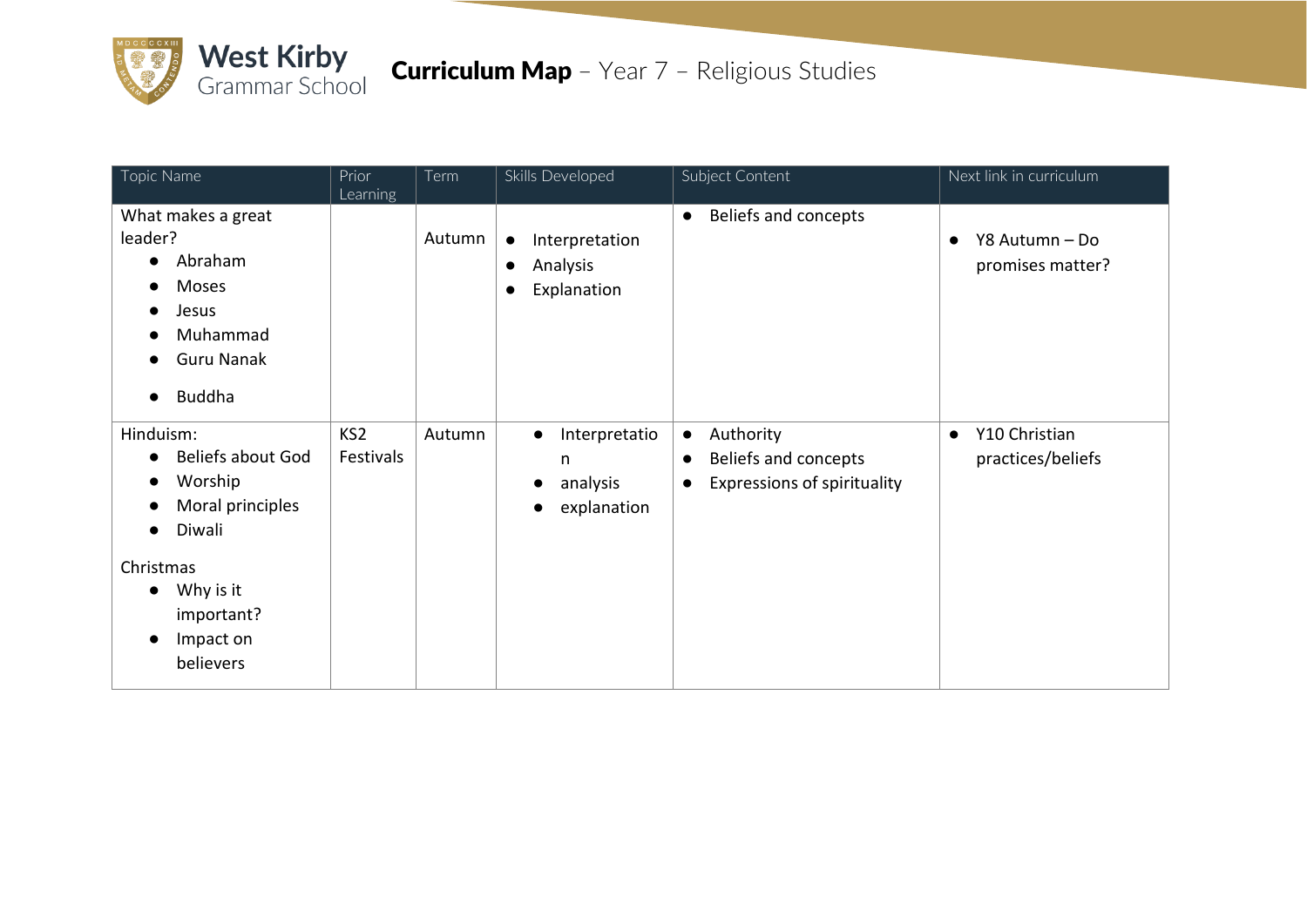

| Islam<br>Key concepts<br>Prayer<br>Celebrations<br>Moral code                                                                          | What is<br>great<br>leader -<br>Muham<br>mad -<br>Term 1<br>KS2 -<br>beliefs | Spring | Interpretatio<br>n<br>analysis<br>explanation | Authority<br>$\bullet$<br>Beliefs and concepts<br>$\bullet$<br><b>Expressions of spirituality</b><br>$\bullet$  | Y8/9/10/11: ability to<br>$\bullet$<br>use Islam as an example<br>in relation to moral<br>issues and the impact of<br>religion in society. |
|----------------------------------------------------------------------------------------------------------------------------------------|------------------------------------------------------------------------------|--------|-----------------------------------------------|-----------------------------------------------------------------------------------------------------------------|--------------------------------------------------------------------------------------------------------------------------------------------|
| Who was Jesus?<br>Christian<br>Key<br>beliefs<br>Jesus as a political<br>figure<br>Crucifixion<br>Resurrection                         | What<br>makes a<br>great<br>year HT1                                         | Spring | Interpretatio<br>n<br>analysis<br>explanation | Authority<br>$\bullet$<br>Beliefs and concepts<br>$\bullet$                                                     | <b>GCSE</b> – Christian beliefs<br>$\bullet$                                                                                               |
| Creation<br>the<br>and<br>Environment<br>Stewardship<br>for<br>the<br>Care<br>common world<br>Islamic<br>and<br>Christian<br>responses | What<br>makes a<br>great<br>leader<br>HT1<br>Islam<br>HT <sub>3</sub>        | Summer | Interpretatio<br>n<br>analysis<br>explanation | Ethics and relationships<br>$\bullet$<br>Rights and responsibilities<br>$\bullet$<br>Global issues<br>$\bullet$ | GCSE- Christian beliefs<br>$\bullet$<br>and Thematic studies                                                                               |